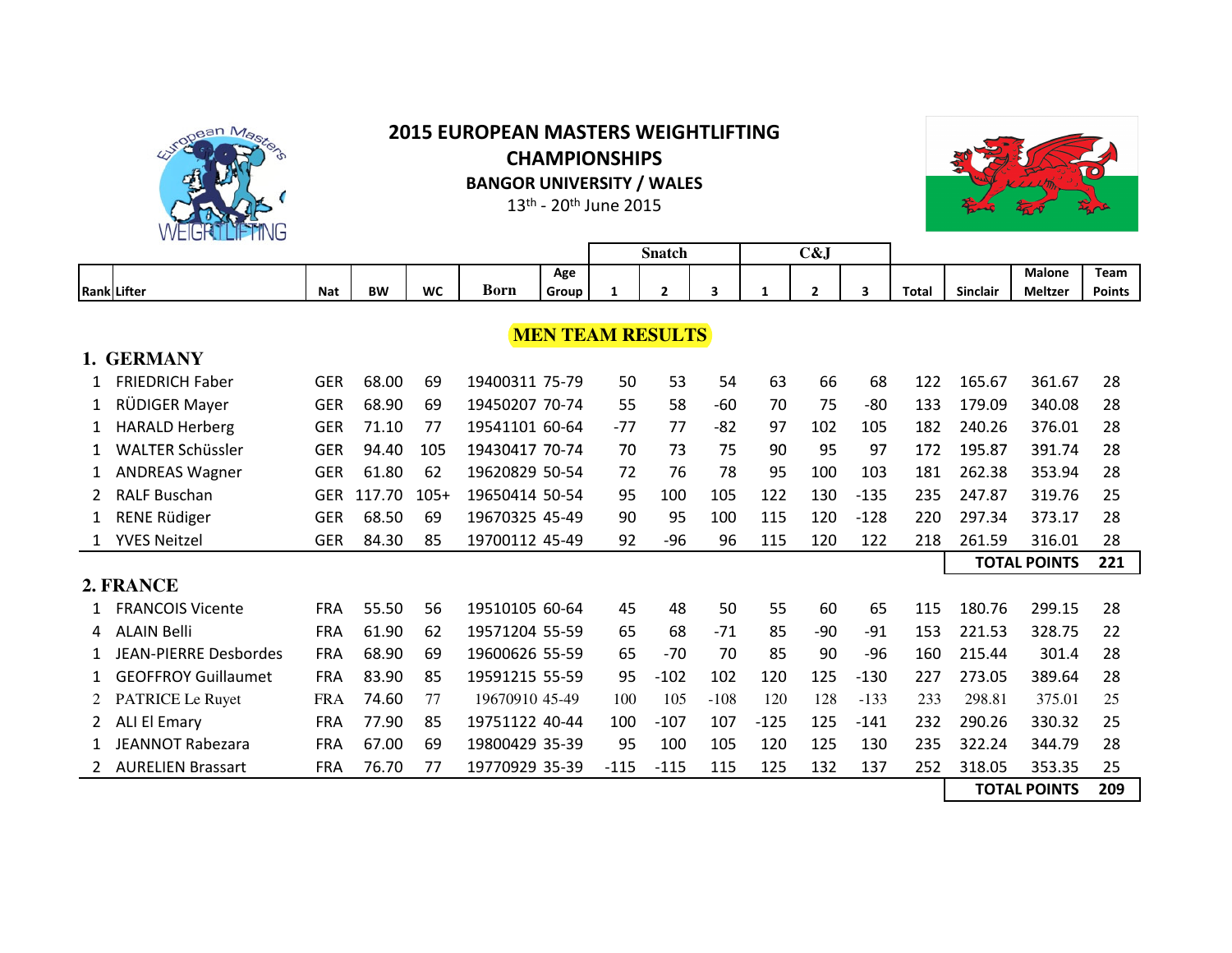|   | <b>3. GREAT BRITAIN</b>  |            |            |        |                |       |        |        |        |          |        |     |                     |                     |     |
|---|--------------------------|------------|------------|--------|----------------|-------|--------|--------|--------|----------|--------|-----|---------------------|---------------------|-----|
| 2 | <b>KENNETH Mallinson</b> | <b>GBR</b> | 61.00      | 62     | 19400519 75-79 | 45    | 47     | $-49$  | 58     | 60       | $-63$  | 107 | 156.57              | 341.79              | 25  |
|   | <b>JAMES</b> Ferguson    |            | GBR 119.70 | $105+$ | 19381229 75-79 | 53    | 56     | 58     | 70     | 75       | 80     | 138 | 144.91              | 338.22              | 28  |
| 3 | <b>ROBERT Carpenter</b>  |            | GBR 103.00 | 105    | 19690513 45-49 | 85    | 90     | 94     | 105    | 111      | 113    | 207 | 227.78              | 278.57              | 23  |
| 2 | <b>MARK Wager</b>        | <b>GBR</b> | 126.80     | $105+$ | 19660420 45-49 | 101   | $-106$ | $-106$ | 131    | 137      | $-143$ | 238 | 246.49              | 313.53              | 25  |
| 1 | <b>CARL Deasey</b>       | <b>GBR</b> | 93.20      | 94     | 19720111 40-44 | 110   | 115    | 120    | 143    | 148      | 157    | 277 | 317.17              | 373.95              | 28  |
| 1 | <b>MARTIN Boland</b>     | <b>GBR</b> | 61.10      | 62     | 19760711 35-39 | 78    | 82     | 85     | 95     | 103      | $-105$ | 188 | 274.77              | 308.84              | 28  |
| 2 | <b>PATRICK Atteridge</b> | <b>GBR</b> | 61.20      | 62     | 19520625 60-64 | 55    | 57     | $-60$  | 65     | 70       | 76     | 133 | 194.15              | 315.11              | 25  |
|   | <b>PETER Stewart</b>     | <b>GBR</b> | 83.30      | 85     | 19781204 35-39 | 109   | 114    | 118    | 138    | 145      | 150    | 268 | 323.54              | 355.25              | 25  |
|   |                          |            |            |        |                |       |        |        |        |          |        |     | <b>TOTAL POINTS</b> |                     | 207 |
|   |                          |            |            |        |                |       |        |        |        |          |        |     |                     |                     |     |
|   | <b>4. FINLAND</b>        |            |            |        |                |       |        |        |        |          |        |     |                     |                     |     |
| 2 | PAULI Juhani Oikarinen   | <b>FIN</b> | 68.10      | 69     | 19381022 75-79 | 48    | 51     | $-52$  | 65     | $-72$    | $-72$  | 116 | 157.38              | 367.31              | 25  |
| 2 | <b>HEIKKI Niemela</b>    | <b>FIN</b> | 75.70      | 77     | 19470927 65-69 | 58    | $-62$  | $-63$  | 75     | $-80$    | $-83$  | 133 | 169.12              | 305.94              | 25  |
| 2 | <b>RISTO Tiainen</b>     | <b>FIN</b> | 93.30      | 94     | 19450207 70-74 | 70    | 75     | 78     | 90     | 95       | 100    | 178 | 203.72              | 386.87              | 25  |
| 2 | <b>KARI Tarkiainen</b>   | <b>FIN</b> | 83.20      | 85     | 19510908 60-64 | 73    | 76     | 80     | 93     | 97       | $-100$ | 177 | 213.81              | 353.86              | 25  |
| 3 | PEKKA Seppälä            | <b>FIN</b> | 76.60      | 77     | 19591204 55-59 | 80    | $-84$  | 84     | 96     | 100      | 105    | 189 | 238.71              | 340.64              | 23  |
| 2 | <b>KALERVO Nuutinen</b>  | <b>FIN</b> | 55.90      | 56     | 19560907 55-59 | $-50$ | 50     | 55     | 60     | $-65$    | 65     | 120 | 187.55              | 283.39              | 25  |
| 6 | <b>HARRI Helin</b>       | <b>FIN</b> | 65.50      | 69     | 19640705 50-54 | $-65$ | 65     | $-70$  | 87     | 93       | $-96$  | 158 | 219.95              | 287.7               | 20  |
|   | <b>KEIJO Rattya</b>      | <b>FIN</b> | 84.70      | 85     | 19681118 45-49 | 90    | $-95$  | 95     | 111    | 114      | 122    | 217 | 259.78              | 321.87              | 25  |
|   |                          |            |            |        |                |       |        |        |        |          |        |     |                     | <b>TOTAL POINTS</b> | 193 |
|   |                          |            |            |        |                |       |        |        |        |          |        |     |                     |                     |     |
|   | 5. RUSSIA                |            |            |        |                |       |        |        |        |          |        |     |                     |                     |     |
| 1 | <b>VASILIY Zubov</b>     | <b>RUS</b> | 60.80      | 62     | 19310131 80-84 | 31    | 33     | $-35$  | 46     | $-50$    | 50     | 83  | 121.74              | 381.29              | 28  |
|   | <b>ALEXANDER Frolov</b>  | <b>RUS</b> | 83.50      | 85     | 19351023 80-84 | 51    | 54     | $-56$  | $-69$  | $-74$    | $-74$  | 0   | 0                   | 0                   | 0   |
|   | <b>BORIS Didenko</b>     | <b>RUS</b> | 76.00      | 77     | 19401022 75-79 | 57    | 61     | $-65$  | 75     | 80       | $-82$  | 141 | 178.89              | 390.51              | 28  |
| 1 | <b>ALEXANDER Kurnev</b>  | <b>RUS</b> | 75.30      | 77     | 19470218 65-69 | 75    | $-80$  | $-80$  | $-100$ | 100      | $-110$ | 175 | 223.21              | 403.79              | 28  |
| 3 | <b>VALERIY Tereshko</b>  | <b>RUS</b> | 122.20     | $105+$ | 19500225 65-69 | 50    | 55     | 57     | 70     | $-80$    | 83     | 140 | 146.24              | 247.15              | 23  |
|   | <b>VLADIMIR Sushchak</b> | <b>RUS</b> | 132.00     | $105+$ | 19720925 40-44 | 150   | $-160$ | $-160$ | 150    | $\Omega$ | 0      | 300 | 308.14              | 363.29              | 28  |
|   |                          |            |            |        |                |       |        |        |        |          |        |     |                     |                     |     |

**TOTAL POINTS 135**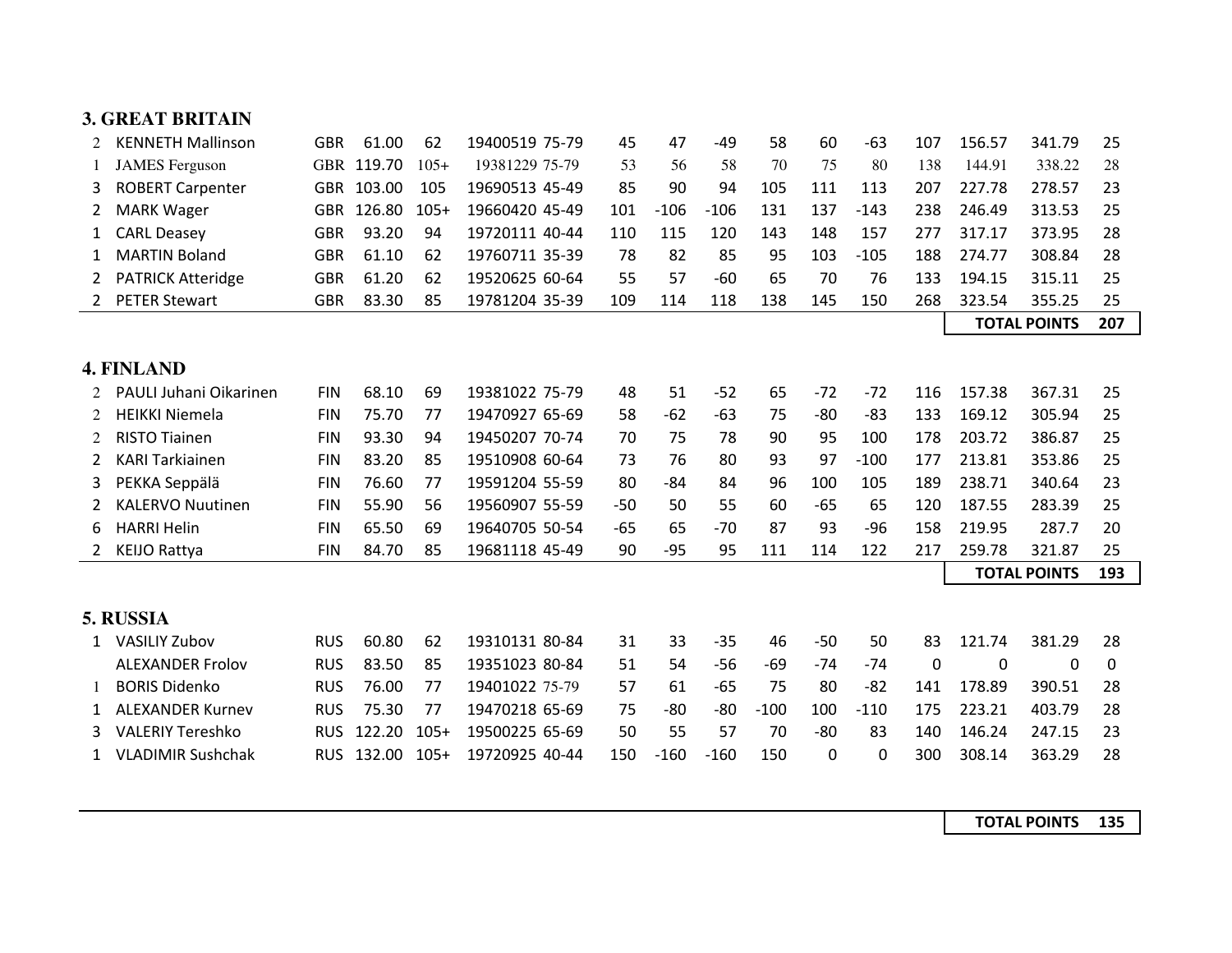

## **2015 EUROPEAN MASTERS WEIGHTLIFTING CHAMPIONSHIPS BANGOR UNIVERSITY / WALES**



 $13^{\text{th}}$  - 20<sup>th</sup> June 2015

|      |               |            |           |    |      |       | Snatch |  | C&J |       |          |         |        |
|------|---------------|------------|-----------|----|------|-------|--------|--|-----|-------|----------|---------|--------|
|      |               |            |           |    |      | Age   |        |  |     |       |          | Malone  | Team   |
| Rank | <b>Lifter</b> | <b>Nat</b> | <b>BW</b> | WC | Born | Group |        |  |     | Total | Sinclair | Meltzer | Points |

## **WOMEN TEAM RESULTS**

|                | <b>GREAT BRITAIN</b>         |            |      |       |                |       |       |       |    |       |       |     |                            |                            |    |  |  |  |
|----------------|------------------------------|------------|------|-------|----------------|-------|-------|-------|----|-------|-------|-----|----------------------------|----------------------------|----|--|--|--|
|                | JEAN Mc Conville             | <b>GBR</b> | 65.6 | 69    | 19550409 60-64 | 35    | 38    | 41    | 46 | 49    | 52    | 93  | 120.38                     | 185.15                     | 28 |  |  |  |
|                | <b>LYNN Dolman</b>           | <b>GBR</b> | 64.9 | 69    | 19480621 65-69 | 28    | $-30$ | 30    | 32 | $-35$ | 35    | 65  | 84.72                      | 149.69                     | 28 |  |  |  |
| 1              | <b>DIANE Sue Trebillcock</b> | <b>GBR</b> | 57.4 | 58    | 19590109 55-59 | 48    | 50    | 52    | 59 | 62    | 64    | 116 | 164.57                     | 234.83                     | 28 |  |  |  |
| 1              | <b>DYANA Altenor</b>         | <b>GBR</b> | 52.5 | 53    | 19651029 50-54 | 45    | 47    | 50    | 60 | 62    | 65    | 115 | 174.8                      | 225.49                     | 28 |  |  |  |
| 1              | <b>ANA Carpenter</b>         | <b>GBR</b> | 61.7 | 63    | 19650120 50-54 | 45    | 50    | $-55$ | 55 | 60    | 65    | 115 | 154.99                     | 199.93                     | 28 |  |  |  |
|                | VIKA Di Gorgi                | <b>GBR</b> | 57.2 | 58    | 19731228 40-44 | 55    | 60    | $-63$ | 67 | 72    | $-75$ | 132 | 187.75                     | 218.73                     | 28 |  |  |  |
|                | <b>VICKY Kerr</b>            | <b>GBR</b> | 60.3 | 63    | 19790515 35-39 | 60    | 62    | -64   | 76 | 78    | -81   | 140 | 191.7                      | 207.8                      | 28 |  |  |  |
|                |                              |            |      |       |                |       |       |       |    |       |       |     |                            | 196<br><b>Total points</b> |    |  |  |  |
|                |                              |            |      |       |                |       |       |       |    |       |       |     |                            |                            |    |  |  |  |
| <b>DENMARK</b> |                              |            |      |       |                |       |       |       |    |       |       |     |                            |                            |    |  |  |  |
| 1              | MARGA Jørgensen              | <b>DEN</b> | 52.3 | 53    | 19550809 60-64 | 38    | $-42$ | 42    | 48 | 52    | 54    | 96  | 146.37                     | 225.12                     | 28 |  |  |  |
| 1              | LENE D. Larsen               | <b>DEN</b> | 60.7 | 63    | 19550131 60-64 | 29    | 30    | $-31$ | 40 | 42    | $-44$ | 72  | 98.13                      | 150.93                     | 28 |  |  |  |
| 1              | <b>BRIGITTE Bundgaard</b>    | <b>DEN</b> | 54.8 | 58    | 19660515 45-49 | $-51$ | 51    | 54    | 62 | -66   | -66   | 116 | 170.44                     | 216.8                      | 28 |  |  |  |
| 1              | <b>DORTHE Lauridsen</b>      | <b>DEN</b> | 115  | $75+$ | 19700219 45-49 | -45   | 45    | -50   | 54 | 58    | 62    | 107 | 109.69                     | 132.51                     | 28 |  |  |  |
| 1              | METTE Brynjolf-jepsen        | <b>DEN</b> | 62.2 | 63    | 19700506 45-49 | 62    | 66    | -69   | 78 | 83    | 85    | 151 | 202.39                     | 244.49                     | 28 |  |  |  |
| 2              | MAYA Schröder                | <b>DEN</b> | 70.5 | 75    | 19710226 40-44 | 50    | 53    | 55    | 63 | 67    | 70    | 125 | 154.89                     | 184.79                     | 25 |  |  |  |
|                | <b>PAULINE Gringer</b>       | <b>DEN</b> | 79.1 | $75+$ | 19710703 40-44 | 42    | 46    | 49    | 52 | 56    | 61    | 110 | 128.19                     | 152.93                     | 25 |  |  |  |
|                |                              |            |      |       |                |       |       |       |    |       |       |     | 190<br><b>Total points</b> |                            |    |  |  |  |